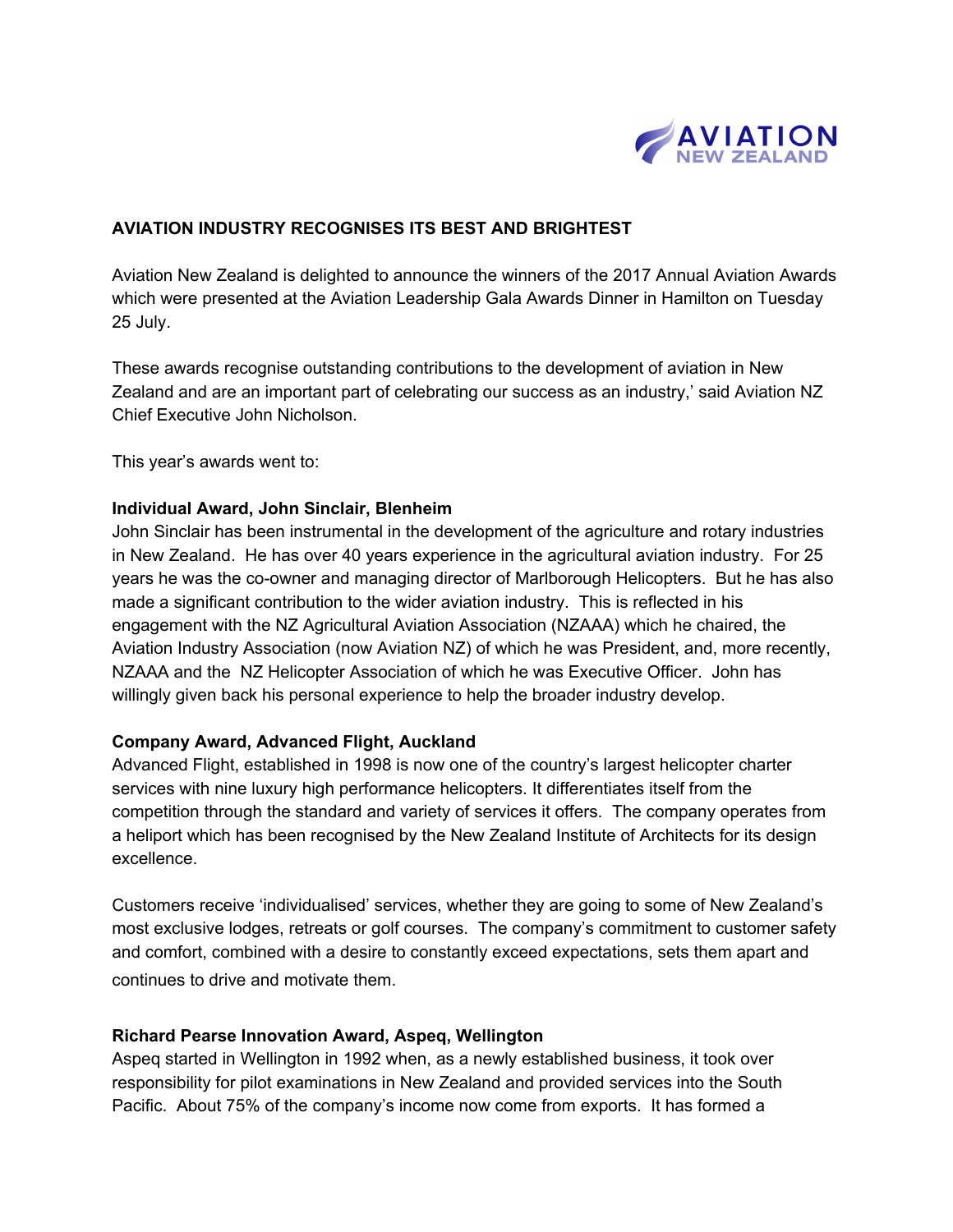relationship with the British Civil Aviation Authority (CAAi) which now sees it selling into a number of new markets where that authority is active.

While Aspeq started out with a paper based product, it is now a true 'soft' company delivering services through the internet, including online e-licensing. It has overcome the tyranny of distance. The company has offices in New Zealand, Australia and the UK, employs over 200 full and part-time staff and now delivers services to a number of regulatory authorities in a broad range of industries.

Aviation New Zealand is a leading aviation industry association which this year, held its annual conference in Hamilton on 24 and 25 July.

For more information: John Nicholson Chief Executive, Aviation NZ Tel 027 600 9156

# **Key facts about Aviation New Zealand**

Aviation New Zealand exists to lead, inspire and grow the New Zealand aviation industry.

It was established in 1950 to encourage the safe growth of the aviation industry in New Zealand. In more recent years, it has also become involved in helping the international development of its members.

- o Aviation New Zealand has over 260 members and over 1500 on its database
- o Members include agricultural companies, air operators (fixed wing and rotary), aircraft designers and manufacturers, the UAV industry, airports, aviation trainers, emergency and medical services companies, helicopter companies, and parts manufacturers.

## **Key facts about aviation in New Zealand**

An 'early adopter' in aviation terms – first international customer for Boeing; first pilot training school 1916; first airmail 1919; and quick appreciation of the suitability of aviation for agriculture, tourism and forestry.

Over 4500 aircraft in New Zealand, one per thousand people, give New Zealand one of the highest aircraft per capita ratios in the world.

The industry

- exports to over 100 countries on all continents including Antarctica we have proven success
- companies are highly regarded internationally for their quality, responsiveness and practicality – this makes us different to many of our competitors
- decades of policy innovation in New Zealand support competition, safety and growth -our local business environment is much better than that in many countries we do business with
- 30m km<sup>2</sup> of safely managed airspace our systems and processes are scalable